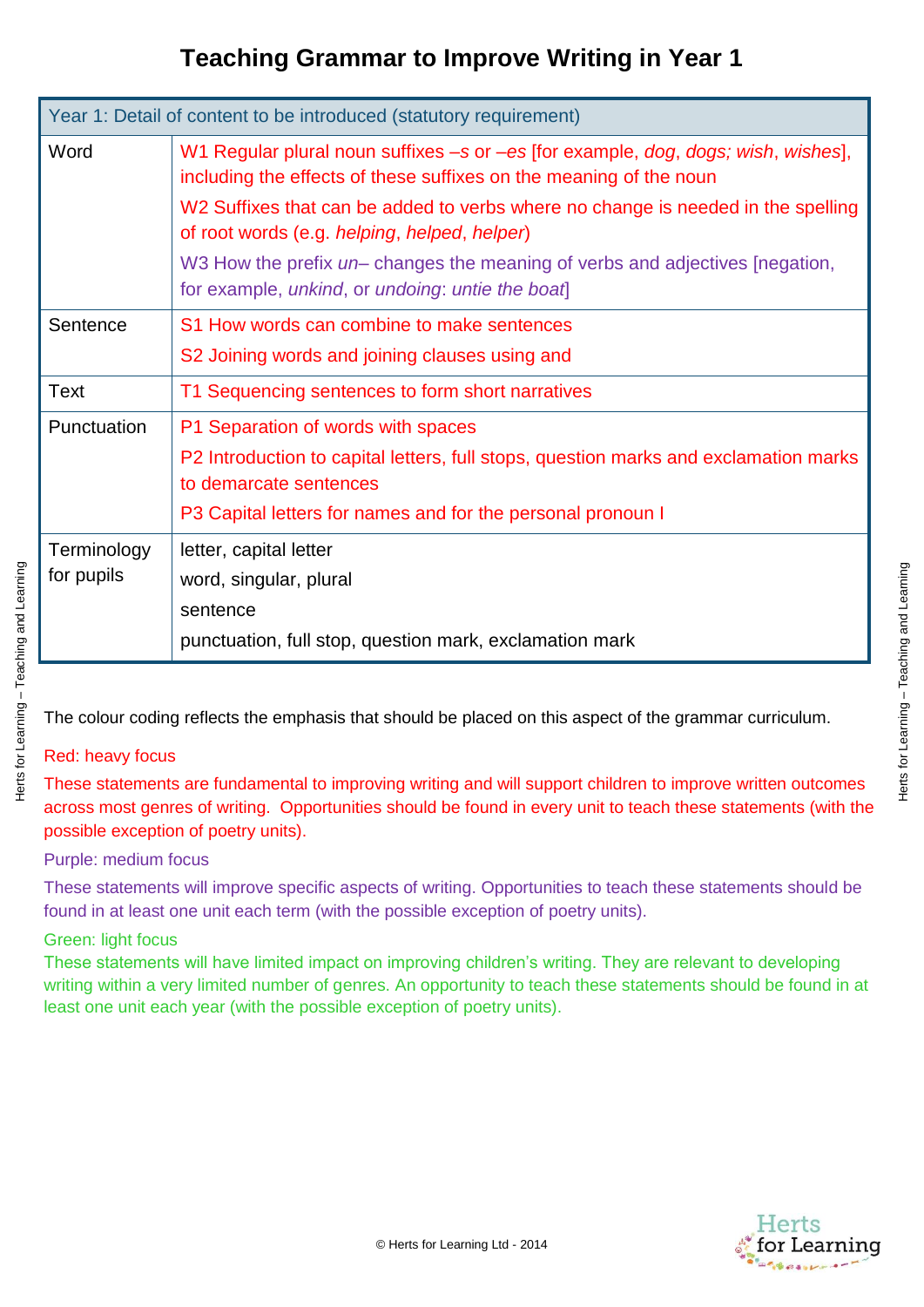| ear 2: Detail of content to be introduced (statutory requirement) |                                                                                                                                   |  |
|-------------------------------------------------------------------|-----------------------------------------------------------------------------------------------------------------------------------|--|
| Word                                                              | W1 Formation of nouns using suffixes such as -ness, -er and by compounding [for<br>example, whiteboard, superman]                 |  |
|                                                                   | W2 Formation of adjectives using suffixes such as -ful, -less                                                                     |  |
|                                                                   | W3 Use of the suffixes -er, -est in adjectives                                                                                    |  |
|                                                                   | W4 and the use of - ly in Standard English to turn adjectives into adverbs                                                        |  |
| Sentence                                                          | S1 Subordination (using when, if, that, because) and co-ordination (using or, and,<br>but)                                        |  |
|                                                                   | S2 Expanded noun phrases for description and specification [for example, the blue<br>butterfly, plain flour, the man in the moon] |  |
|                                                                   | S3 How the grammatical patterns in a sentence indicate its function as a statement,<br>question, exclamation or command           |  |
| <b>Text</b>                                                       | T4 Correct choice and consistent use of present tense and past tense throughout<br>writing                                        |  |
|                                                                   | T5 Use of the progressive form of verbs in the present and past tense to mark                                                     |  |
|                                                                   | actions in progress [for example, she is drumming, he was shouting]                                                               |  |
| Punctuation                                                       | P1 Use of capital letters, full stops, question marks and exclamation marks to<br>demarcate sentences                             |  |
|                                                                   | P2 Commas to separate items in a list                                                                                             |  |
|                                                                   | P3 Apostrophes to mark where letters are missing in spelling                                                                      |  |
|                                                                   | P4 and to mark singular possession in nouns [for example, the girl's name]                                                        |  |
| Terminology                                                       | noun, noun phrase                                                                                                                 |  |
| for pupils                                                        | statement, question, exclamation, command                                                                                         |  |
|                                                                   | compound, suffix                                                                                                                  |  |
|                                                                   | adjective, adverb, verb                                                                                                           |  |
|                                                                   | tense (past, present)                                                                                                             |  |
|                                                                   | apostrophe, comma                                                                                                                 |  |

The colour coding reflects the emphasis that should be placed on this aspect of the grammar curriculum.

Red: heavy focus - These statements are fundamental to improving writing and will support children to improve written outcomes across most genres of writing. Opportunities should be found in every unit to teach these statements (with the possible exception of poetry units).

Purple: medium focus - These statements will improve specific aspects of writing. Opportunities to teach these statements should be found in at least one unit each term (with the possible exception of poetry units).

Green: light focus - These statements will have limited impact on improving children's writing. They are relevant to developing writing within a very limited number of genres. An opportunity to teach these statements should be found in at least one unit each year (with the possible exception of poetry units).



Herts for Learning – Teaching and Learning

Herts for Learning - Teaching and Learning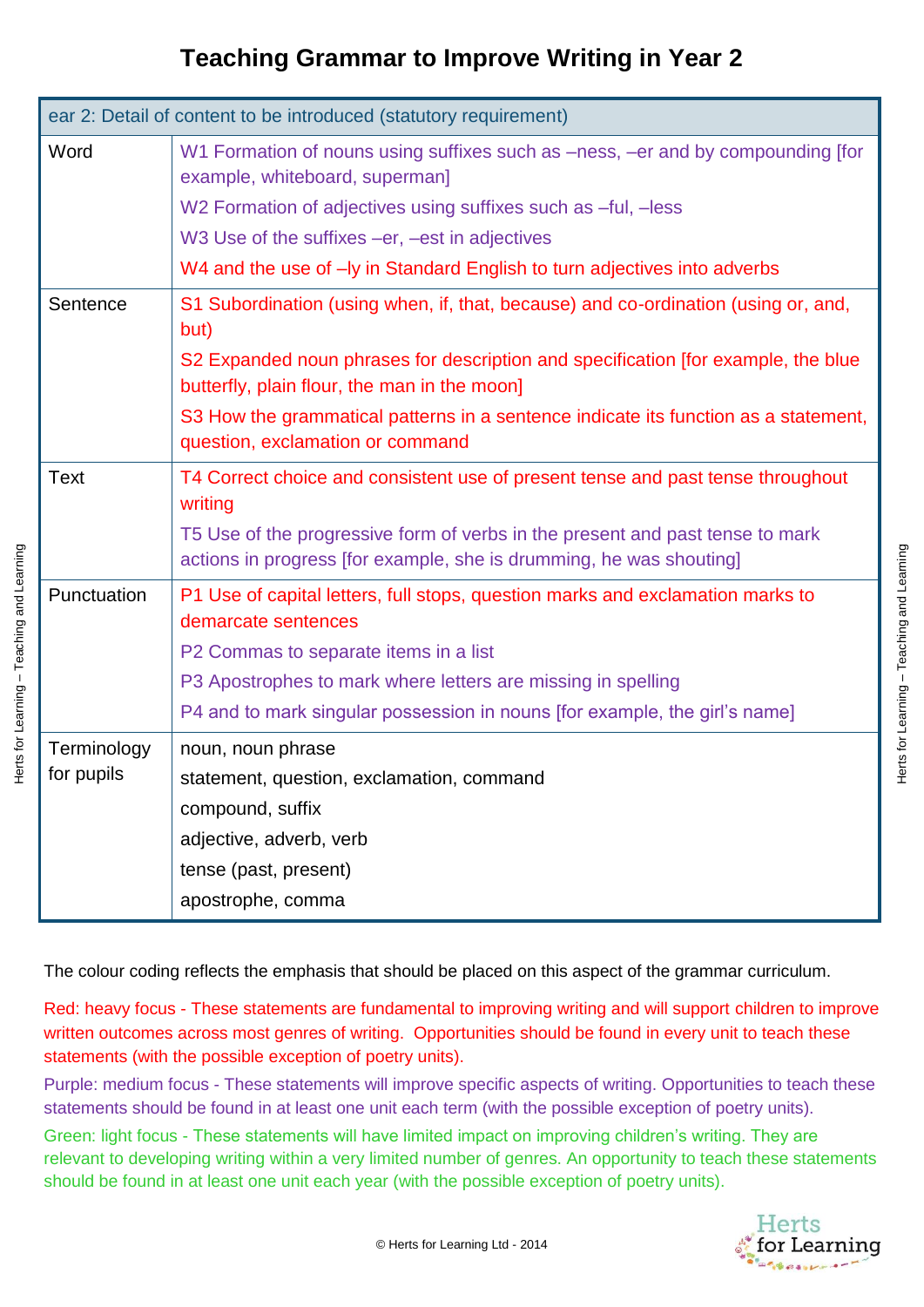| Year 3: Detail of content to be introduced (statutory requirement) |                                                                                                                                                                                                                                                                                                                                                                                           |  |
|--------------------------------------------------------------------|-------------------------------------------------------------------------------------------------------------------------------------------------------------------------------------------------------------------------------------------------------------------------------------------------------------------------------------------------------------------------------------------|--|
| Word                                                               | W1 Formation of nouns using a range of prefixes [for example super-, anti-, auto-]<br>W2 Use of the forms a or an according to whether the next word begins with a<br>consonant or a vowel [for example, a rock, an open box]<br>W3 Word families based on common words, showing how words are related in form<br>and meaning [for example, solve, solution, solver, dissolve, insoluble] |  |
| Sentence                                                           | Expressing time, place and cause using<br>S1 conjunctions [for example, when, before, after, while, so, because],<br>S2 adverbs [for example, then, next, soon, therefore], or<br>S3 prepositions [for example, before, after, during, in, because of]                                                                                                                                    |  |
| Text                                                               | T1 Introduction to paragraphs as a way to group related material<br>T2 Headings and sub-headings to aid presentation<br>T3 Use of the present perfect form of verbs instead of the simple past [for example,<br>He has gone out to play contrasted with He went out to play]                                                                                                              |  |
| Punctuation                                                        | P1 Introduction to inverted commas to punctuate direct speech                                                                                                                                                                                                                                                                                                                             |  |
| Terminology<br>for pupils                                          | preposition conjunction<br>word family, prefix<br>clause, subordinate clause<br>direct speech<br>consonant, consonant letter vowel, vowel letter<br>inverted commas (or 'speech marks')                                                                                                                                                                                                   |  |

The colour coding reflects the emphasis that should be placed on this aspect of the grammar curriculum.

### Red: heavy focus

These statements are fundamental to improving writing and will support children to improve written outcomes across most genres of writing. Opportunities should be found in every unit to teach these statements (with the possible exception of poetry units).

### Purple: medium focus

These statements will improve specific aspects of writing. Opportunities to teach these statements should be found in at least one unit each term (with the possible exception of poetry units).

### Green: light focus

These statements will have limited impact on improving children's writing. They are relevant to developing writing within a very limited number of genres. An opportunity to teach these statements should be found in at least one unit each year (with the possible exception of poetry units).



Herts for Learning – Teaching and Learning

Herts for Learning - Teaching and Learning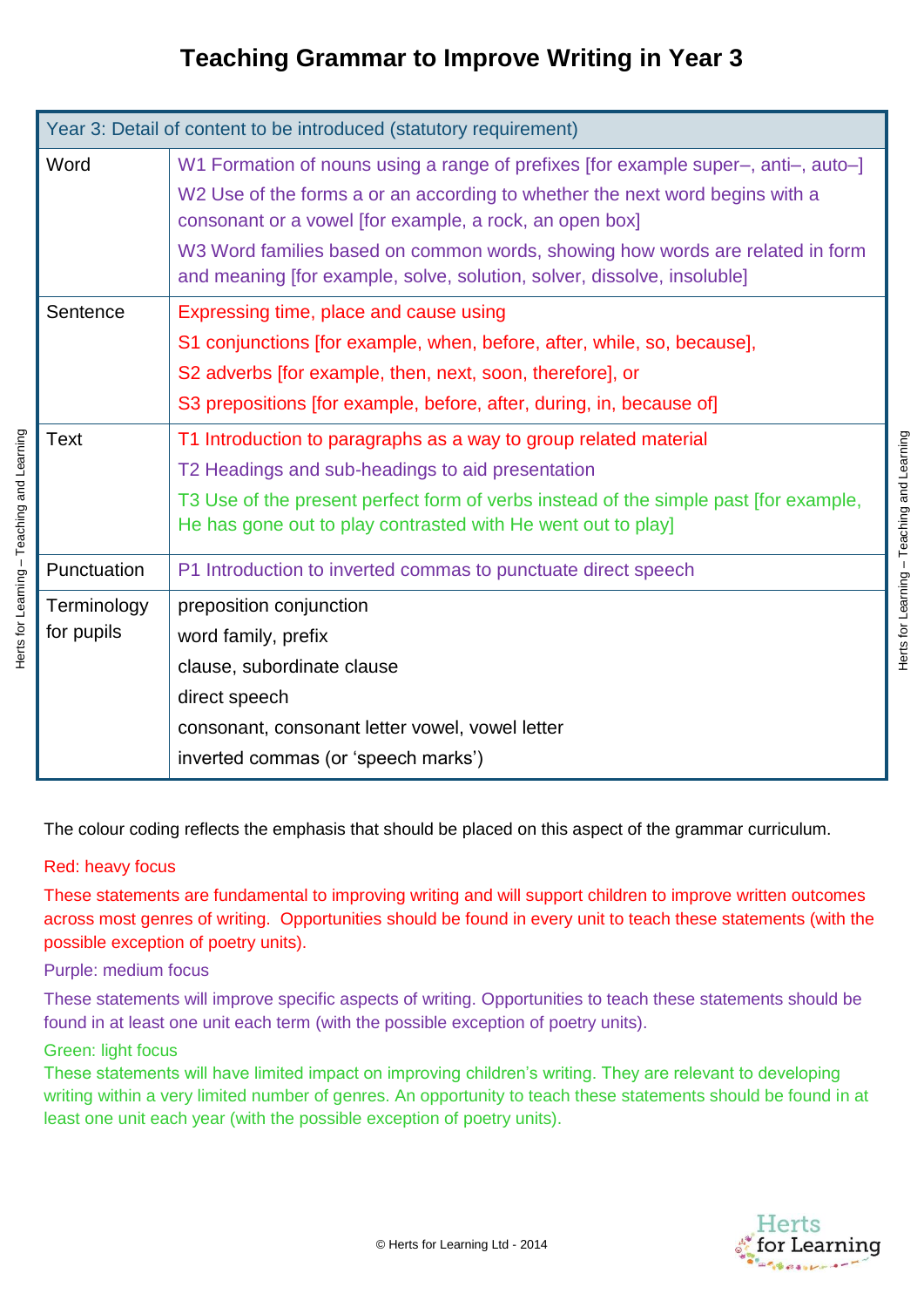| Year 4: Detail of content to be introduced (statutory requirement) |                                                                                                                                                                                                               |  |
|--------------------------------------------------------------------|---------------------------------------------------------------------------------------------------------------------------------------------------------------------------------------------------------------|--|
| Word                                                               | W1 The grammatical difference between plural and possessive -s                                                                                                                                                |  |
|                                                                    | W2 Standard English forms for verb inflections instead of local spoken forms                                                                                                                                  |  |
|                                                                    | [for example, we were instead of we was, or I did instead of I done]                                                                                                                                          |  |
| Sentence                                                           | S1 Noun phrases expanded by the addition of modifying adjectives, nouns and                                                                                                                                   |  |
|                                                                    | S2 preposition phrases (e.g. the teacher expanded to: the strict maths teacher<br>with curly hair)                                                                                                            |  |
|                                                                    | S3 Fronted adverbials [for example, Later that day, I heard the bad news.]                                                                                                                                    |  |
| <b>Text</b>                                                        | T1 Use of paragraphs to organise ideas around a theme                                                                                                                                                         |  |
|                                                                    | T2 Appropriate choice of pronoun or noun within and across sentences to aid<br>cohesion and avoid repetition                                                                                                  |  |
| Punctuation                                                        | P1 Use of inverted commas and other punctuation to indicate direct speech [for<br>example, a comma after the reporting clause; end punctuation within inverted<br>commas: The conductor shouted, "Sit down!"] |  |
|                                                                    | P2 Apostrophes to mark plural possession [for example, the girl's name, the<br>girls' names]                                                                                                                  |  |
|                                                                    | P3 Use of commas after fronted adverbials                                                                                                                                                                     |  |
| Terminology                                                        | determiner                                                                                                                                                                                                    |  |
| for pupils                                                         | pronoun, possessive pronoun                                                                                                                                                                                   |  |
|                                                                    | adverbial                                                                                                                                                                                                     |  |

The colour coding reflects the emphasis that should be placed on this aspect of the grammar curriculum.

### Red: heavy focus

These statements are fundamental to improving writing and will support children to improve written outcomes across most genres of writing. Opportunities should be found in every unit to teach these statements (with the possible exception of poetry units).

### Purple: medium focus

These statements will improve specific aspects of writing. Opportunities to teach these statements should be found in at least one unit each term (with the possible exception of poetry units).

#### Green: light focus

These statements will have limited impact on improving children's writing. They are relevant to developing writing within a very limited number of genres. An opportunity to teach these statements should be found in at least one unit each year (with the possible exception of poetry units).

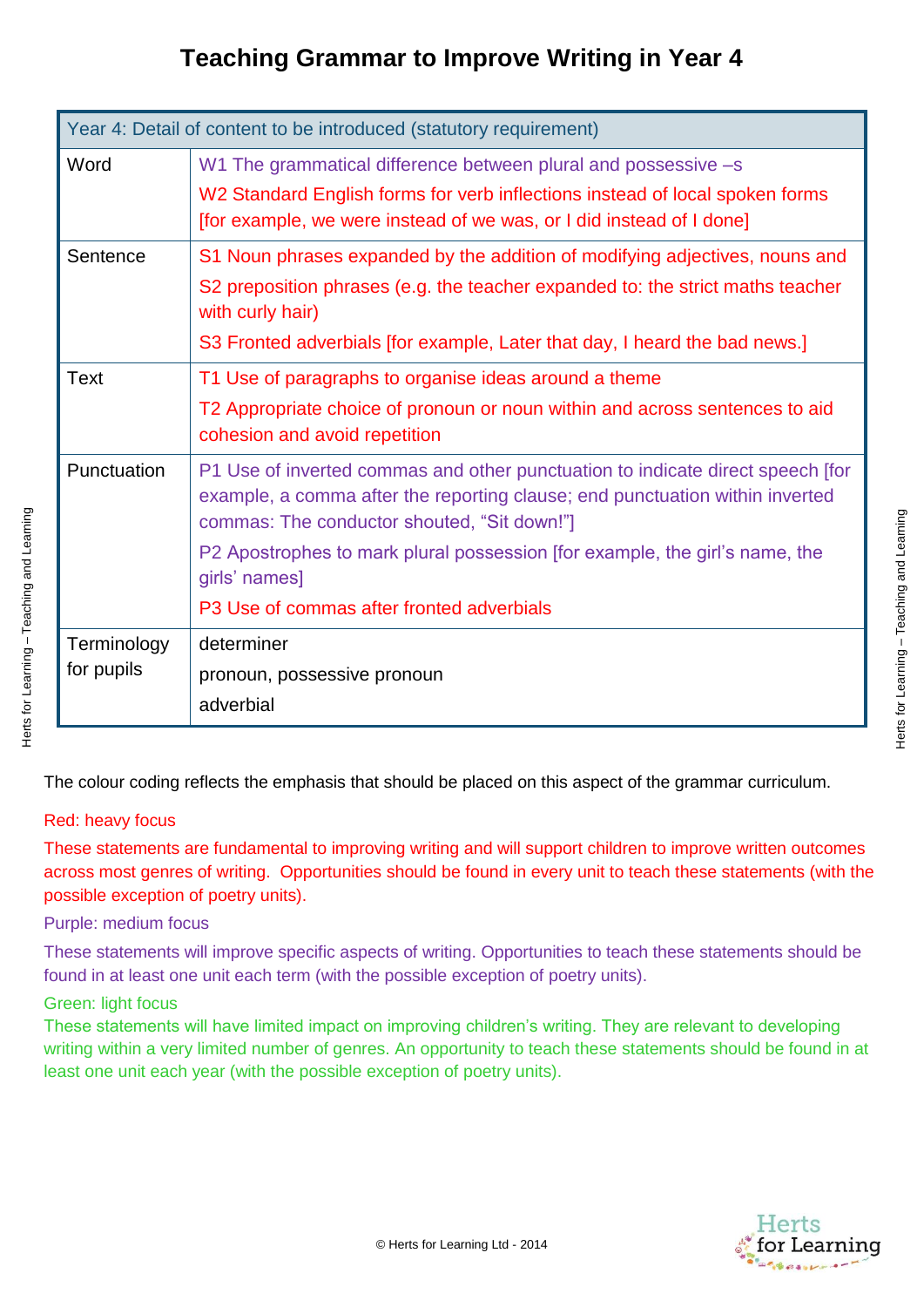| Year 5: Detail of content to be introduced (statutory requirement) |                                                                                                            |  |
|--------------------------------------------------------------------|------------------------------------------------------------------------------------------------------------|--|
| Word                                                               | W1 Converting nouns or adjectives into verbs using suffixes [for example, -<br>$ate$ ; $-ise$ ; $-ify$ ]   |  |
|                                                                    | W2 Verb prefixes [for example, dis-, de-, mis-, over- and re-]                                             |  |
| Sentence                                                           | S1 Relative clauses beginning with who, which, where, when, whose, that,<br>or an omitted relative pronoun |  |
|                                                                    | S2 Indicating degrees of possibility using adverbs [for example, perhaps,<br>surely]                       |  |
|                                                                    | S3 or modal verbs [for example, might, should, will, must]                                                 |  |
| <b>Text</b>                                                        | T1 Devices to build cohesion within a paragraph [for example, then, after<br>that, this, firstly]          |  |
|                                                                    | T2 Linking ideas across paragraphs using adverbials of time [for example,<br>later],                       |  |
|                                                                    | T3 place [for example, nearby]                                                                             |  |
|                                                                    | T4 and number [for example, secondly]                                                                      |  |
|                                                                    | T5 or tense choices [for example, he had seen her before]                                                  |  |
| Punctuation                                                        | P1 Brackets,                                                                                               |  |
|                                                                    | P2 dashes or commas to indicate parenthesis                                                                |  |
|                                                                    | P3 Use of commas to clarify meaning or avoid ambiguity                                                     |  |
| Terminology                                                        | modal verb, relative pronoun                                                                               |  |
| for pupils                                                         | relative clause                                                                                            |  |
|                                                                    | parenthesis, bracket, dash                                                                                 |  |
|                                                                    | cohesion, ambiguity                                                                                        |  |

The colour coding reflects the emphasis that should be placed on this aspect of the grammar curriculum.

### Red: heavy focus

Herts for Learning – Teaching and Learning

Herts for Learning - Teaching and Learning

These statements are fundamental to improving writing and will support children to improve written outcomes across most genres of writing. Opportunities should be found in every unit to teach these statements (with the possible exception of poetry units).

### Purple: medium focus

These statements will improve specific aspects of writing. Opportunities to teach these statements should be found in at least one unit each term (with the possible exception of poetry units).

### Green: light focus

These statements will have limited impact on improving children's writing. They are relevant to developing writing within a very limited number of genres. An opportunity to teach these statements should be found in at least one unit each year (with the possible exception of poetry units).